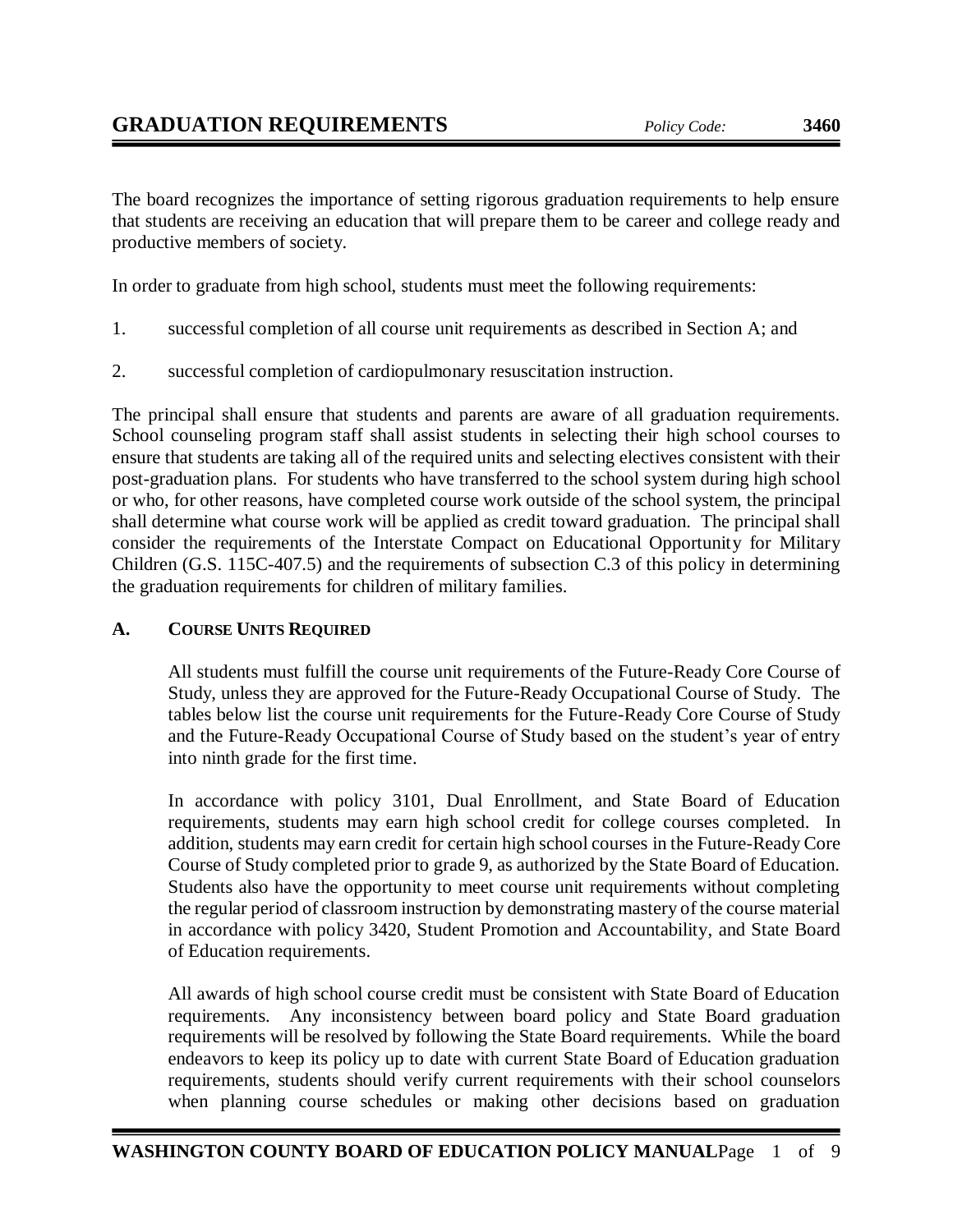requirements.

1. Future-Ready Core Course of Study Credits Required for Students Entering Ninth Grade for the First Time before 2020-2021

| <b>Courses Required*</b> | <b>State Requirements</b>                                       | Local               |
|--------------------------|-----------------------------------------------------------------|---------------------|
|                          |                                                                 | <b>Requirements</b> |
| English                  | 4 sequential (English I, II, III, and IV)                       |                     |
| Mathematics              | 4 (NC Math 1, 2, and 3 and a fourth math course                 |                     |
|                          | aligned with the student's post-high school plans.)**           |                     |
|                          | (A principal may exempt a student from this math                |                     |
|                          | sequence. Exempt students will be required to pass              |                     |
|                          | NC Math 1 and 2 and two other application-based                 |                     |
|                          | math courses or selected CTE courses, as identified on          |                     |
|                          | the NC DPI math options chart.)***                              |                     |
| Science                  | 3 (a physical science course, Biology, and                      |                     |
|                          | earth/environmental science)                                    |                     |
| <b>Social Studies</b>    | 4 (including: (1) a founding principles course which            |                     |
|                          | shall be either American History: Founding                      |                     |
|                          | Principles, Civics and Economics or Founding                    |                     |
|                          | Principles of the United States of America and North            |                     |
|                          | Carolina: Civic Literacy; <sup>†</sup> (2) two American history |                     |
|                          | courses which shall be either (a) American History I            |                     |
|                          | and II, (b) American History I or II and another Social         |                     |
|                          | Studies course, or (c) American History and another             |                     |
|                          | Social Studies course; and (3) World History)                   |                     |
| Health/P.E.              | 1                                                               |                     |
| Electives                | 6 (2 electives must be any combination of Career and            |                     |
|                          | Technical Education, Arts Education, or World                   |                     |
|                          | Language; 4 must be from one of the following:                  |                     |
|                          | Career and Technical Education, J.R.O.T.C., Arts                |                     |
|                          | Education, or any other subject area or cross-                  |                     |
|                          | disciplinary course. A four-course concentration is             |                     |
|                          | recommended.) <sup>*</sup>                                      |                     |
| <b>Total Credits</b>     | 22                                                              |                     |

\* Certain International Baccalaureate (IB), Advanced Placement (AP), and Cambridge International Examination (CIE) courses will satisfy specific graduation requirements. See SBE Policy GRAD-008.

\*\* Students who are learning disabled in math may have other options for meeting the four mathematics credits requirement. See DPI memo of August 24, 2016 available at [http://bit.ly/DPIMemo,](http://bit.ly/DPIMemo) and the math options chart linked below.

- \*\*\* Students seeking to complete minimum course requirements for UNC universities must complete four mathematics courses, including a fourth math course with Math 3 as a prerequisite. The math options chart is available at [https://www.dpi.nc.gov/districts](https://www.dpi.nc.gov/districts-schools/classroom-resources/academic-standards/standard-course-study/mathematics/standard-course-study-supporting-resources)[schools/classroom-resources/academic-standards/standard-course-study/mathematics/standard](https://www.dpi.nc.gov/districts-schools/classroom-resources/academic-standards/standard-course-study/mathematics/standard-course-study-supporting-resources)[course-study-supporting-resourcesh](https://www.dpi.nc.gov/districts-schools/classroom-resources/academic-standards/standard-course-study/mathematics/standard-course-study-supporting-resources)ttps://sites.google.com/dpi.nc.gov/k-12 mathematics/resources/hs-mathematics/math-options-charts?authuser=0.
- † The founding principles courses, American History: Founding Principles, Civics and Economics and Founding Principles of the United States of America and North Carolina: Civic Literacy, must follow the North Carolina Standard Course of Study (NCSCOS) in its entirety and may not be satisfied by any other courses, except as provided in SBE Policy GRAD-008. See also SBE Policies CCRE-001 and GRAD-004.
- <sup>±</sup> Students seeking to complete minimum course requirements for UNC universities must complete two credits of a single world language.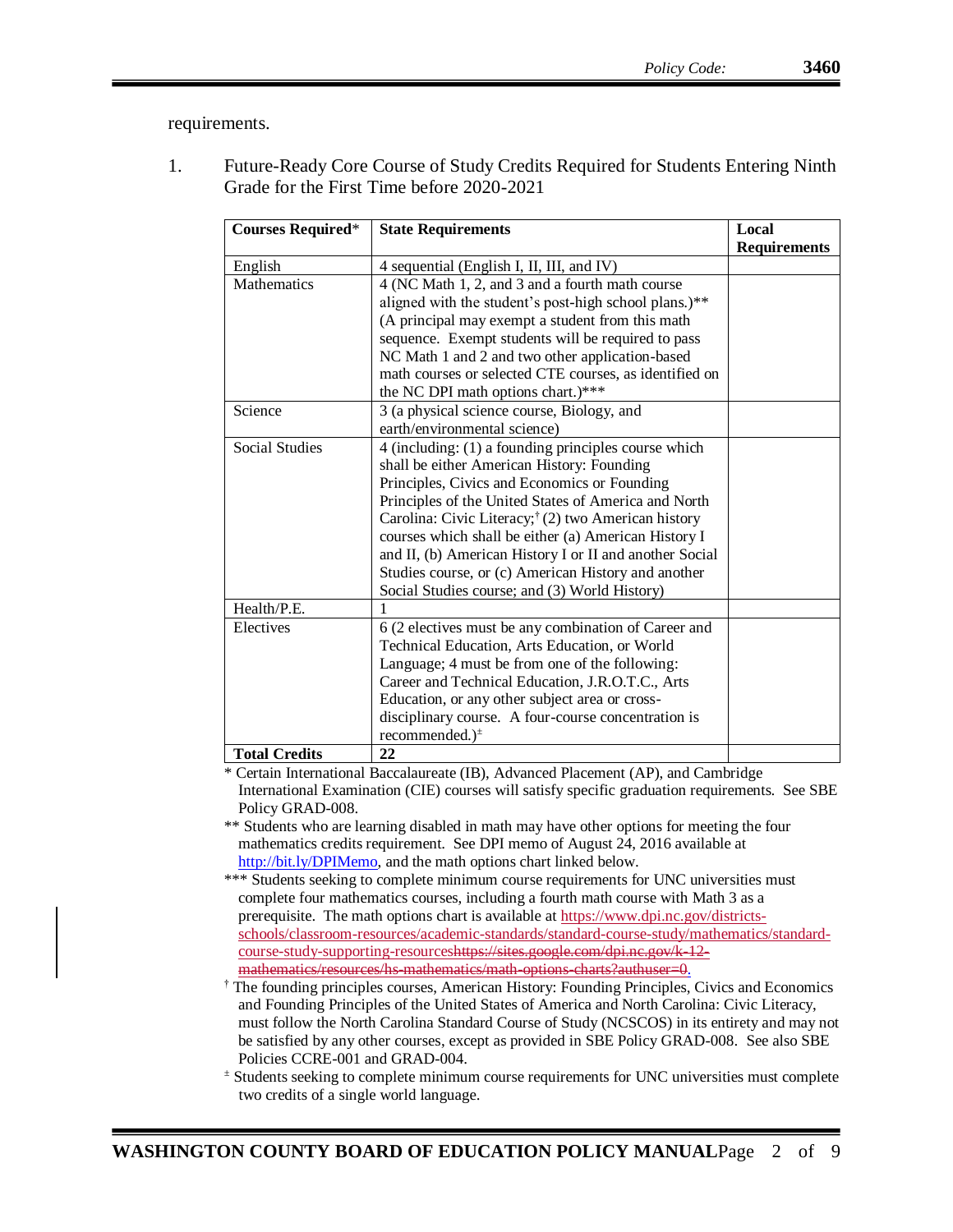2. Future-Ready Core Course of Study Credits Required for Students Entering Ninth Grade for the First Time in 2020-2021

| <b>Courses Required*</b>       | <b>State Requirements</b>                                                                                                                                                                                                                                                                                                                                                                                                                                            | Local                                                                                                                                                                                                                                           |
|--------------------------------|----------------------------------------------------------------------------------------------------------------------------------------------------------------------------------------------------------------------------------------------------------------------------------------------------------------------------------------------------------------------------------------------------------------------------------------------------------------------|-------------------------------------------------------------------------------------------------------------------------------------------------------------------------------------------------------------------------------------------------|
|                                |                                                                                                                                                                                                                                                                                                                                                                                                                                                                      | <b>Requirements</b>                                                                                                                                                                                                                             |
| English                        | 4 sequential (English I, II, III and IV)                                                                                                                                                                                                                                                                                                                                                                                                                             | 4                                                                                                                                                                                                                                               |
| Mathematics                    | 4 (NC Math 1, 2, and 3 and a fourth math course<br>aligned with the student's post-high school<br>plans)** (A principal may exempt a student<br>from this math sequence. Exempt students will<br>be required to pass NC Math 1 and 2 and two<br>other application-based math courses or selected<br>CTE courses, as identified on the NC DPI math<br>options chart.)***                                                                                              | $\overline{4}$                                                                                                                                                                                                                                  |
| Science                        | 3 (a physical science course, Biology and<br>earth/environmental science)                                                                                                                                                                                                                                                                                                                                                                                            | 3                                                                                                                                                                                                                                               |
| <b>Social Studies</b>          | 4 (including: (1) a founding principles course<br>which shall be either American History:<br>Founding Principles, Civics and Economics or<br>Founding Principles of the United States of<br>America and North Carolina: Civic Literacy; <sup>†</sup> (2)<br>an American History course which shall be<br>either (a) American History I, (b) American<br>History II, or (c) American History; (3) World<br>History; $\pm$ and (4) Economics and Personal<br>Finance^) | 4                                                                                                                                                                                                                                               |
| Health/P.E.                    | 1 (Freshman PE and CPR Certification)                                                                                                                                                                                                                                                                                                                                                                                                                                | 1                                                                                                                                                                                                                                               |
| <b>Concentration Electives</b> |                                                                                                                                                                                                                                                                                                                                                                                                                                                                      | $\overline{4}$<br>(Electives must)<br>be within the<br>same Career<br>Cluster with<br>one course<br>being a<br>completer<br>course OR 4<br>courses from<br>one of the<br>following:<br>ROTC, Arts<br>Education or<br>any other<br>subject area) |
| Electives                      | 6 (2 electives must be any combination of<br>Career and Technical Education, Arts<br>Education, or World Language; 4 must be from<br>one of the following: Career and Technical<br>Education, J.R.O.T.C., Arts Education, or any<br>other subject area or cross-disciplinary course.<br>A four-course concentration is recommended.):                                                                                                                                | 8                                                                                                                                                                                                                                               |

Ξ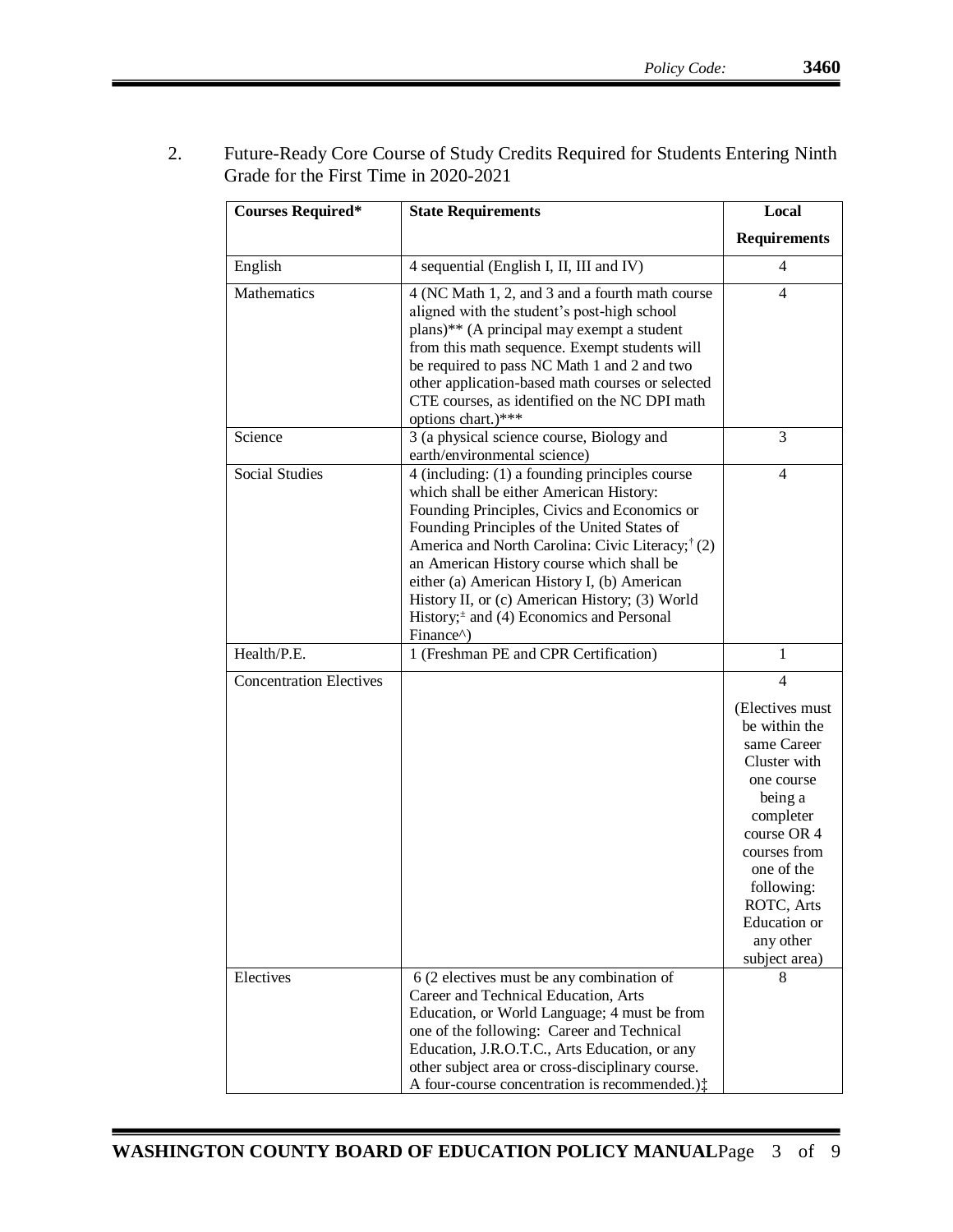| <b>Total Credits</b>                                                                       | 22                                                                                                                                                                                   | 28**** |
|--------------------------------------------------------------------------------------------|--------------------------------------------------------------------------------------------------------------------------------------------------------------------------------------|--------|
| * Certain International Baccalaureate (IB), Advanced Placement (AP), and Cambridge         |                                                                                                                                                                                      |        |
|                                                                                            | International Examination (CIE) courses will satisfy specific graduation requirements. See SBE                                                                                       |        |
| Policy GRAD-008.                                                                           |                                                                                                                                                                                      |        |
|                                                                                            | ** Students who are learning disabled in math may have other options for meeting the four                                                                                            |        |
|                                                                                            | mathematics credits requirement. See DPI memo of August 24, 2016 available at                                                                                                        |        |
|                                                                                            | http://bit.ly/DPIMemo, and the math options chart linked below.                                                                                                                      |        |
|                                                                                            | *** Students seeking to complete minimum course requirements for UNC universities must                                                                                               |        |
|                                                                                            | complete four mathematics courses, including a fourth math course with Math 3 as a                                                                                                   |        |
|                                                                                            | prerequisite. The math options chart is available at https://www.dpi.nc.gov/districts-<br>schools/classroom-resources/academic-standards/standard-course-study/mathematics/standard- |        |
|                                                                                            | course-study-supporting-resourceshttps://sites.google.com/dpi.nc.gov/k 12                                                                                                            |        |
|                                                                                            | mathematics/resources/hs mathematics/math options charts?authuser=0.                                                                                                                 |        |
|                                                                                            | <sup>†</sup> The founding principles courses, American History: Founding Principles, Civics and Economics                                                                            |        |
|                                                                                            | and Founding Principles of the United States of America and North Carolina: Civic Literacy                                                                                           |        |
|                                                                                            | must follow the North Carolina Standard Course of Study (NCSCOS) in its entirety and may not                                                                                         |        |
| be satisfied by any other courses, except as provided in SBE Policy GRAD-008. See also SBE |                                                                                                                                                                                      |        |
| Policies CCRE-001 and GRAD-004.                                                            |                                                                                                                                                                                      |        |
|                                                                                            | <sup>±</sup> It is strongly recommended that students take World History in the first year of their high school                                                                      |        |
|                                                                                            | Social Studies course sequence due to the nature of the adoption of the new Social Studies                                                                                           |        |
| Standard Course of Study effective in 2021-2022.                                           |                                                                                                                                                                                      |        |
|                                                                                            | ^ This course must, at a minimum, include the standards established by the second edition of the                                                                                     |        |
|                                                                                            | Voluntary National Content Standards in Economics and the 2013 National Standards for                                                                                                |        |
|                                                                                            | Financial Literacy, as developed by the Council for Economic Education.                                                                                                              |        |
|                                                                                            | : Students seeking to complete minimum course requirements for UNC universities must                                                                                                 |        |
| complete two credits of a single world language.                                           |                                                                                                                                                                                      |        |
|                                                                                            | **** Graduation project completion is an additional local requirement for graduation.                                                                                                |        |

## 3. Future-Ready Core Course of Study Credits Required for Students Entering Ninth Grade for the First Time in 2021-2022

| <b>Courses Required*</b> | <b>State Requirements</b>                                      | Local               |
|--------------------------|----------------------------------------------------------------|---------------------|
|                          |                                                                | <b>Requirements</b> |
| English                  | 4 sequential (English I, II, III, and IV)                      |                     |
| Mathematics              | 4 (NC Math 1, 2, and 3 and a fourth math course                |                     |
|                          | aligned with the student's post-high school plans.)**          |                     |
|                          | (A principal may exempt a student from this math               |                     |
|                          | sequence. Exempt students will be required to pass             |                     |
|                          | NC Math 1 and 2 and two other application-based                |                     |
|                          | math courses or selected CTE courses, as identified on         |                     |
|                          | the NC DPI math options chart.)***                             |                     |
| Science                  | 3 (a physical science course, Biology, and                     |                     |
|                          | earth/environmental science)                                   |                     |
| <b>Social Studies</b>    | 4 (including: Founding Principles of the United States         |                     |
|                          | of America and North Carolina: Civic Literacy; <sup>†</sup>    |                     |
|                          | Economics and Personal Finance; <sup>±</sup> American History; |                     |
|                          | and World History)                                             |                     |
| Health/P.E.              |                                                                |                     |

Ξ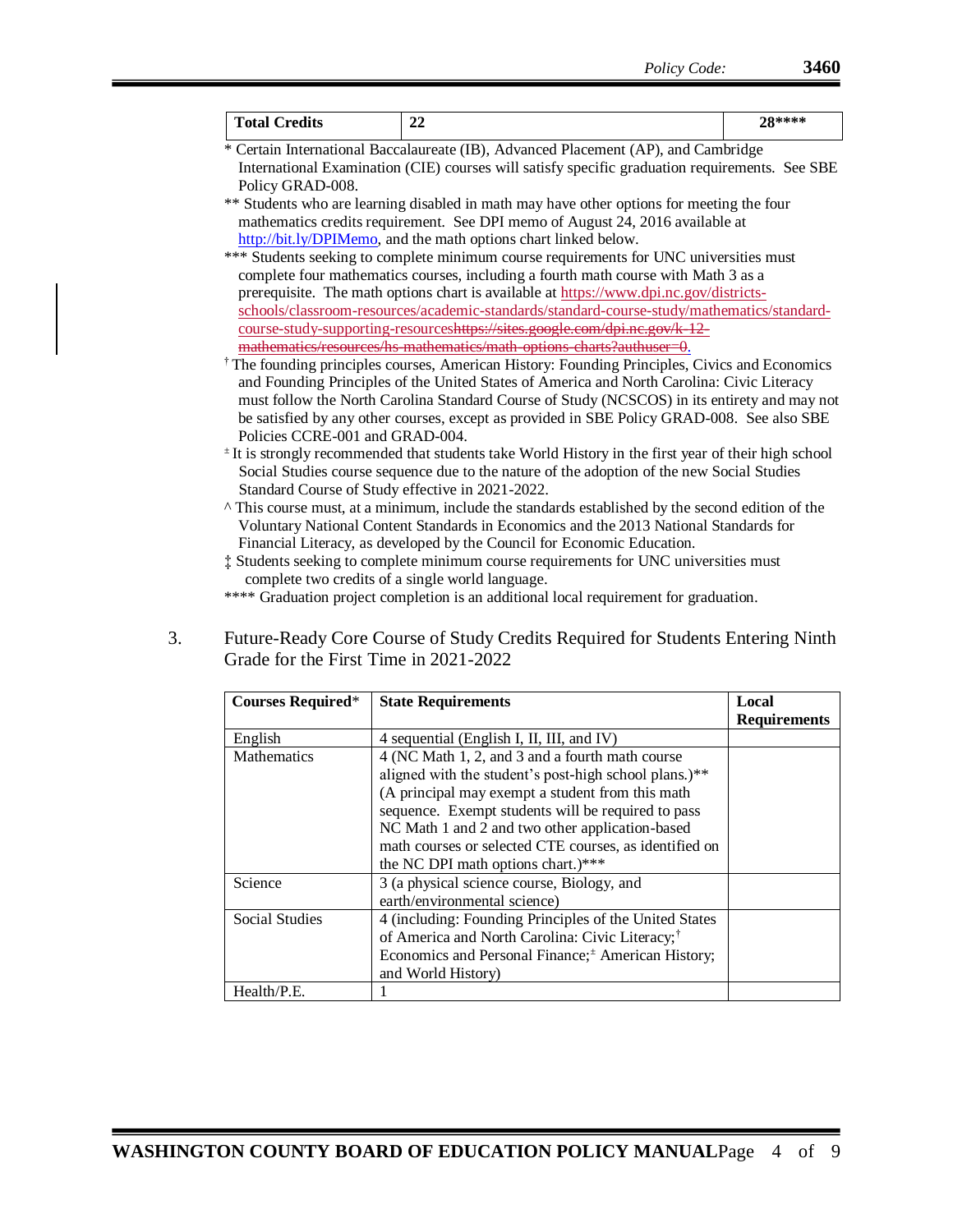| Electives            | 6 (2 electives must be any combination of Career and |  |
|----------------------|------------------------------------------------------|--|
|                      | Technical Education, Arts Education, or World        |  |
|                      | Language; 4 must be from one of the following:       |  |
|                      | Career and Technical Education, J.R.O.T.C., Arts     |  |
|                      | Education, or any other subject area or cross-       |  |
|                      | disciplinary course. A four-course concentration is  |  |
|                      | recommended.):                                       |  |
| <b>Total Credits</b> | 22                                                   |  |

\* Certain International Baccalaureate (IB), Advanced Placement (AP), and Cambridge International Examination (CIE) courses will satisfy specific graduation requirements. See SBE Policy GRAD-008.

\*\* Students who are learning disabled in math may have other options for meeting the four mathematics credits requirement. See DPI memo of August 24, 2016 available at [http://bit.ly/DPIMemo,](http://bit.ly/DPIMemo) and the math options chart linked below.

\*\*\* Students seeking to complete minimum course requirements for UNC universities must complete four mathematics courses, including a fourth math course with Math 3 as a prerequisite. The math options chart is available a[t https://www.dpi.nc.gov/districts](https://www.dpi.nc.gov/districts-schools/classroom-resources/academic-standards/standard-course-study/mathematics/standard-course-study-supporting-resources)[schools/classroom-resources/academic-standards/standard-course-study/mathematics/standard](https://www.dpi.nc.gov/districts-schools/classroom-resources/academic-standards/standard-course-study/mathematics/standard-course-study-supporting-resources)[course-study-supporting-resourcesh](https://www.dpi.nc.gov/districts-schools/classroom-resources/academic-standards/standard-course-study/mathematics/standard-course-study-supporting-resources)ttps://sites.google.com/dpi.nc.gov/k-12 mathematics/resources/hs-mathematics/math-options-charts?authuser=0.

† This course must follow the North Carolina Standard Course of Study (NCSCOS) in its entirety and may not be satisfied by any other courses, except as provided in SBE Policy GRAD-008. See also SBE Policies CCRE-001 and GRAD-004.

<sup>±</sup> This course must, at a minimum, include the standards established by the second edition of the Voluntary National Content Standards in Economics and the 2013 National Standards for Financial Literacy, as developed by the Council for Economic Education.

- ‡ Students seeking to complete minimum course requirements for UNC universities must complete two credits of a single world language.
- 4. Future-Ready Occupational Course of Study Credits Required for Students Entering Ninth Grade prior to 2020-2021 (only available to certain students with disabilities who have an IEP)

| <b>Courses Required</b>     | <b>State Requirements</b>                                                                                                                                                                                                                                                                                         | Local               |
|-----------------------------|-------------------------------------------------------------------------------------------------------------------------------------------------------------------------------------------------------------------------------------------------------------------------------------------------------------------|---------------------|
|                             |                                                                                                                                                                                                                                                                                                                   | <b>Requirements</b> |
| English                     | 4 (including English I, II, III and IV)                                                                                                                                                                                                                                                                           | 4                   |
| <b>Mathematics</b>          | 3 (including Introduction to Math, NC Math I, and<br>Financial Management)                                                                                                                                                                                                                                        | 3                   |
| Science                     | 2 (including Applied Science and OCS Biology)                                                                                                                                                                                                                                                                     | $\mathfrak{D}$      |
| Social Studies              | 2 (including American History I and American<br>History $II^*$ OR (1) American History: Founding<br>Principles, Civics and Economics or Founding<br>Principles of the United States of America and North<br>Carolina: Civic Literacy; and (2) American History I<br>or American History II or American History**) | $\mathfrak{D}$      |
| Health/P.E.                 |                                                                                                                                                                                                                                                                                                                   |                     |
| Career/Technical            | 4 (Career/Technical Education electives)                                                                                                                                                                                                                                                                          | $\overline{4}$      |
| Occupational<br>Preparation | 6 (including: (1) Occupational Preparation I or<br>Employment Preparation I: Science; (2) Occupational<br>Preparation II or Employment Preparation II:<br>Citizenship IA and Employment Preparation II:                                                                                                           | 6                   |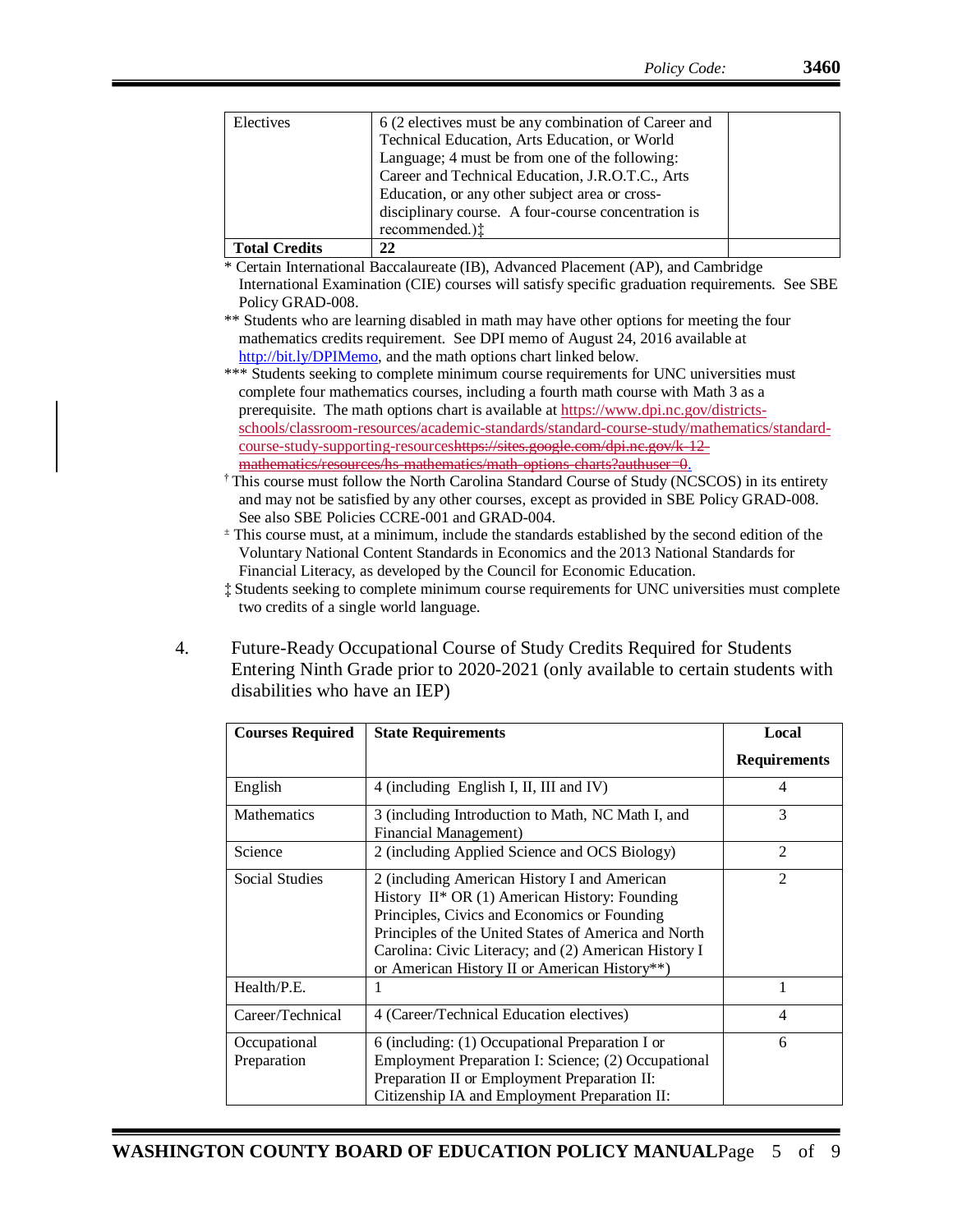| Requirements<br><b>Total Credits</b> | Career Portfolio<br>22                                                                                                                                                                                                               | 28 |
|--------------------------------------|--------------------------------------------------------------------------------------------------------------------------------------------------------------------------------------------------------------------------------------|----|
| Other                                | Completion of IEP objectives                                                                                                                                                                                                         |    |
| Electives                            | $\theta$                                                                                                                                                                                                                             | 6  |
| Work Hours***                        | 600                                                                                                                                                                                                                                  |    |
|                                      | Citizenship IB; (3) Occupational Preparation III or<br>Employment Preparation III: Citizenship IIA and<br>Employment Preparation III: Citizenship IIB; and (4)<br>Occupational Preparation IV or Employment<br>Preparation IV: Math) |    |

\* Applicable only to students entering the ninth grade for the first time prior to 2017-18.

\*\* Applicable only to students entering the ninth grade for the first time between 2017-2018 and 2019-2020.

\*\*\* The work hours must include: (1) 150 hours of school-based training with work activities and experiences that align with the student's post-school goals; (2) 225 hours of community-based training; and (3) 225 hours of paid employment or 225 hours of unpaid vocational training, unpaid internship, paid employment at community rehabilitation facilities, and volunteer and/or community services hours, for a total of 600 required work hours.

5. Future-Ready Occupational Course of Study Credits Required for Students Entering Ninth Grade for the First Time in 2020-2021 (only available to certain students with disabilities who have an IEP)

| <b>Courses Required</b> | <b>State Requirements</b>                            | Local               |
|-------------------------|------------------------------------------------------|---------------------|
|                         |                                                      | <b>Requirements</b> |
| English                 | 4 (including English I, II, III, and IV)             |                     |
| Mathematics             | 3 (including Introduction to Math, NC Math I, and    |                     |
|                         | <b>Financial Management)</b>                         |                     |
| Science                 | 2 (including Applied Science and Biology)            |                     |
| <b>Social Studies</b>   | 2 (including (1) a founding principles course which  |                     |
|                         | shall be either American History: Founding           |                     |
|                         | Principles, Civics and Economics or Founding         |                     |
|                         | Principles of the United States of America and North |                     |
|                         | Carolina: Civic Literacy and (2) Economics and       |                     |
|                         | Personal Finance)                                    |                     |
| Health/P.E.             |                                                      |                     |
| Career/Technical        | 4 (Career/Technical Education electives)             |                     |
| Occupational            | 6 (including: (1) Occupational Preparation or        |                     |
| Preparation             | Employment Preparation I: Science; (2) Occupational  |                     |
|                         | Preparation II or Employment Preparation II:         |                     |
|                         | Citizenship IA and Employment Preparation II:        |                     |
|                         | Citizenship IB; (3) Occupational Preparation III or  |                     |
|                         | Employment Preparation III: Citizenship IIA and      |                     |
|                         | Employment Preparation III: Citizenship IIB; and (4) |                     |
|                         | Occupational Preparation IV or Employment            |                     |
|                         | Preparation IV: Math)                                |                     |
| Work Hours*             | 600                                                  |                     |
| Electives               | $\theta$                                             |                     |
| Other Requirements      | Completion of IEP objectives                         |                     |
|                         | • Career Portfolio                                   |                     |
| <b>Total Credits</b>    | 22                                                   |                     |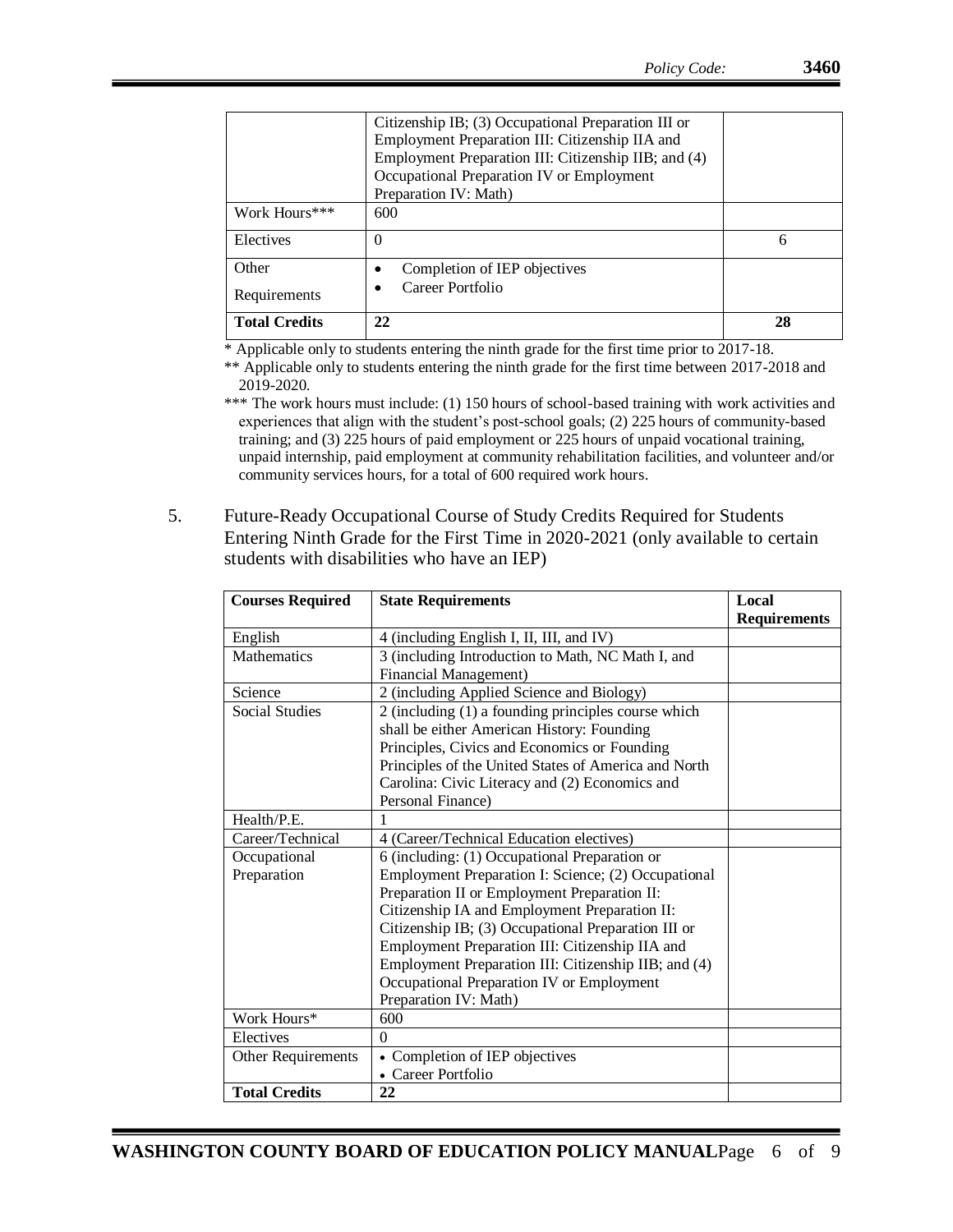- \* The work hours must include: (1) 150 hours of school-based training with work activities and experiences that align with the student's post-school goals; (2) 225 hours of community-based training; and (3) 225 hours of paid employment or 225 hours of unpaid vocational training, unpaid internship, paid employment at community rehabilitation facilities, and volunteer and/or community services hours, for a total of 600 required work hours.
- 6. Future-Ready Occupational Course of Study Credits Required for Students Entering Ninth Grade for the First Time in 2021-2022 (only available to certain students with disabilities who have an IEP)

| <b>Courses Required</b> | <b>State Requirements</b>                              | Local               |
|-------------------------|--------------------------------------------------------|---------------------|
|                         |                                                        | <b>Requirements</b> |
| English                 | 4 (including English I, II, III, and IV)               |                     |
| Mathematics             | 4 (including Introduction to Math, NC Math I,          |                     |
|                         | Financial Management, and Employment Preparation       |                     |
|                         | IV: Math (to include 150 work hours))                  |                     |
| Science                 | 3 (including Applied Science, Biology, and             |                     |
|                         | Employment Preparation I: Science (to include 150)     |                     |
|                         | work hours))                                           |                     |
| <b>Social Studies</b>   | 4 (including Founding Principles of the United States) |                     |
|                         | of America and North Carolina: Civic Literacy,         |                     |
|                         | Economics and Personal Finance, Employment             |                     |
|                         | Preparation II: Citizenship IA (to include 75 work     |                     |
|                         | hours), and Employment Preparation II: Citizenship     |                     |
|                         | IB (to include 75 work hours))                         |                     |
| Health/P.E.             |                                                        |                     |
| Career/Technical        | 4 (Career/Technical Education electives)               |                     |
| Additional              | 2 (including Employment Preparation III: Citizenship   |                     |
| Employment              | IIA (to include 75 work hours) and Employment          |                     |
| Preparation*            | Preparation III: Citizenship IIB (to include 75 work   |                     |
|                         | hours))                                                |                     |
| Electives               | $\theta$                                               |                     |
| Other Requirements      | Completion of IEP objectives                           |                     |
|                         | Career Portfolio                                       |                     |
| <b>Total Credits</b>    | 22                                                     |                     |

\* The work hours included in Employment Preparation I, II, III, and IV are as follows: (1) 150 hours of school-based training with work activities and experiences that align with the student's postschool goals; (2) 225 hours of community-based training; and (3) 225 hours of paid employment or 225 hours of unpaid vocational training, unpaid internship, paid employment at community rehabilitation facilities, and volunteer and/or community services hours, for a total of 600 required work hours.

## **B. HIGH SCHOOL END-OF-COURSE AND OTHER TESTING**

High school students must take all end-of-course (EOC) tests, Career and Technical Education (CTE) State Assessments required by the State Board of Education and pursuant to policy 3410, Testing and Assessment Program.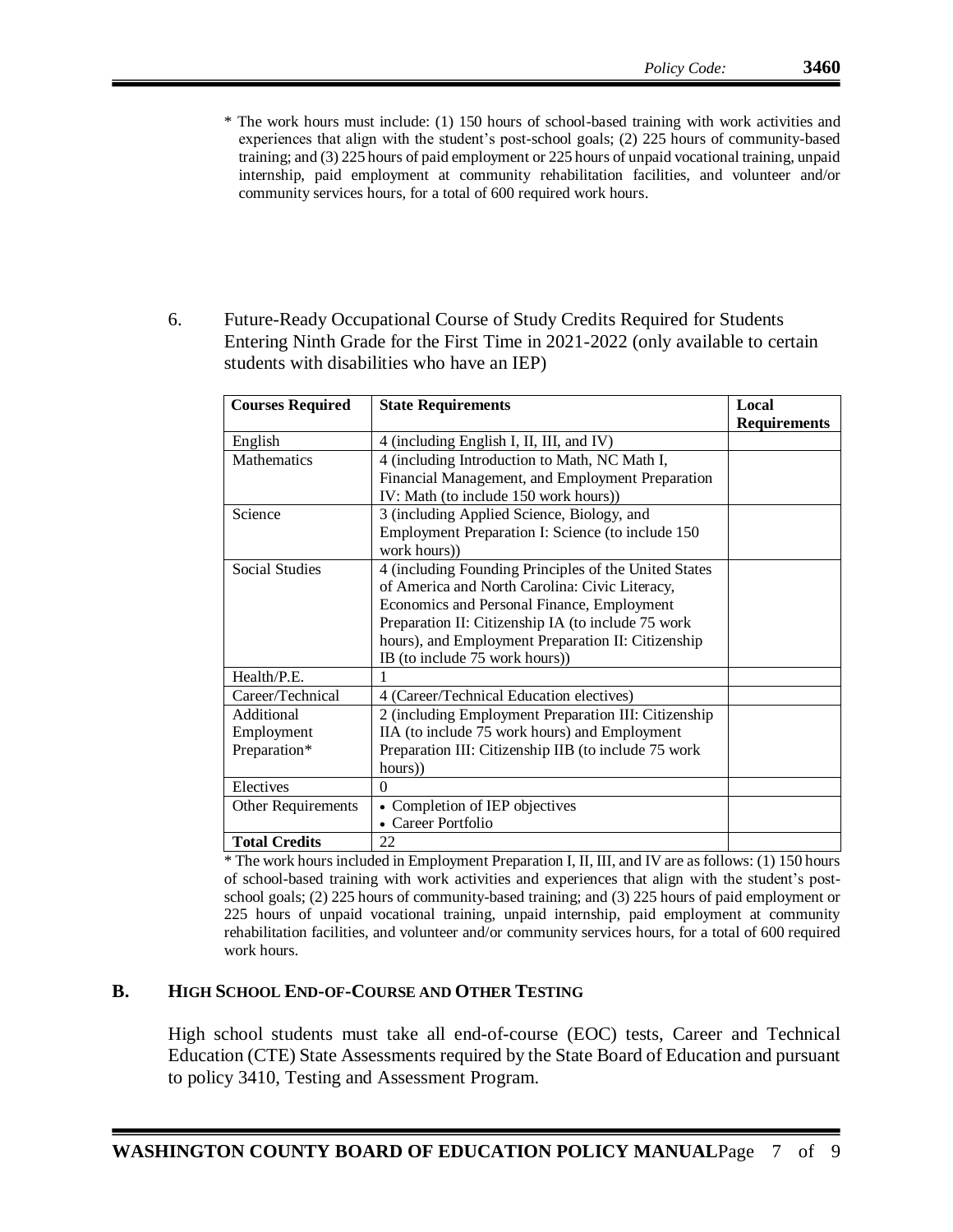## **C. SPECIAL CIRCUMSTANCES**

The board adopts the following policies with regard to graduation.

1. Honor Graduates

Honor graduates may be designated by principals on the basis of criteria established by the superintendent. Recognition of honor graduates may be included in graduation programs.

2. Students with Disabilities

Graduation requirements must be applied to students with disabilities to the extent required by state and federal law and State Board policy.

3. Children of Military Families

In order to facilitate the on-time graduation of children of military families, the board adopts the following policy provisions for students to whom the Interstate Compact on Educational Opportunity for Military Children applies.

a. Waiver Requirements

Specific course work required for graduation will be waived if similar course work has been satisfactorily completed in another school system. If a waiver is not granted, school administrators shall provide the student with reasonable justification for the denial. If a waiver is not granted to a student who would qualify to graduate from the sending school, the superintendent or designee shall provide the student with an alternative means of acquiring the required course work so that the student may graduate on time.

b. Testing Requirements for Graduation

The superintendent shall accept the following in lieu of any local testing requirements for graduation: (1) the end-of-course exams required for graduation from the sending state; (2) national norm-referenced achievement tests; or (3) alternative testing. If these alternatives are not feasible for a student who has transferred in his or her senior year, subsection c below will apply.

c. Transfers During Senior Year

If a child of a military family who has transferred at the beginning of or during his or her senior year is ineligible to graduate from the school system after all of the alternatives listed above have been considered and the student meets the graduation requirements at his or her sending school, then school